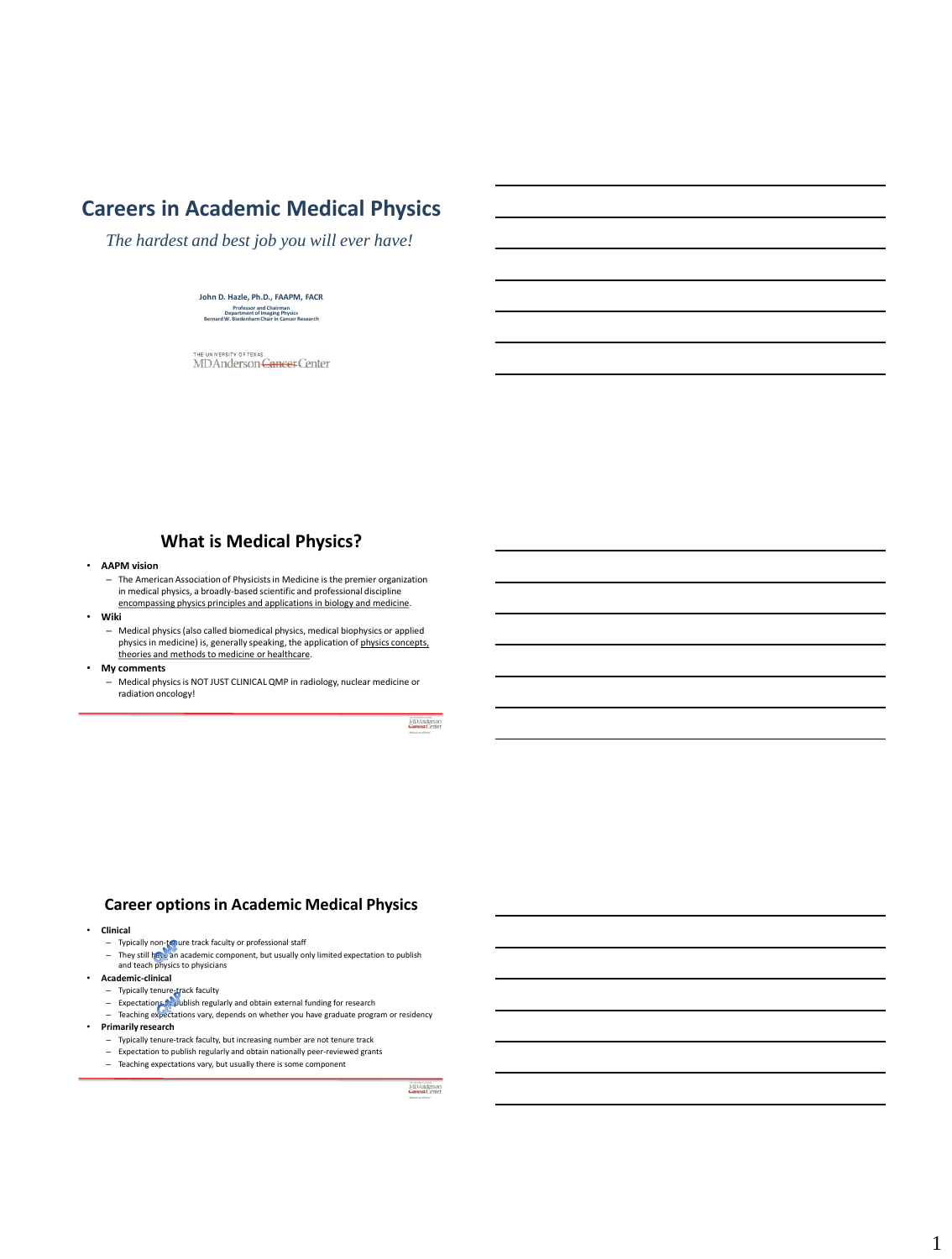# **MDACC effort distributions**

|                | <b>Clinical</b><br>effort | <b>Research</b><br>effort | <b>Other</b><br>academic |
|----------------|---------------------------|---------------------------|--------------------------|
| Clinical (nTT) | 80-90%                    | 5%                        | $5 - 15%$                |
| Clinical (TT)  | 20-70%                    | 20-70%                    | 10%                      |
| Research (TT)  | 0%                        | 85%                       | 15%                      |
| Research (nTT) | 0%                        | 95%                       | 5%                       |

MD Anderson<br>Cancer Center



### **So what kind of medical physicist do you want to be?**

• **First decision is purely clinical, academic clinical or research only.**

### • **If you want to be purely clinical, then**

- Consider the Doctor of Medical Physics programs
	- Shortest path to QMP
	- Guaranteed clinical training for ABR qualification!!!
- Get in the best CAMPEP accredited graduate program and *do the best you can*. • Compete for the best CAMPEP accredited residency you can get into.
- **For research only – QMP doesn't matter.**
	- Get the best undergraduate and graduate education that you can.
	- Find the best post-doctoral fellowship with the strongest mentor that you can.
	- *Success is based on innovation, creativity and research productivity!!!*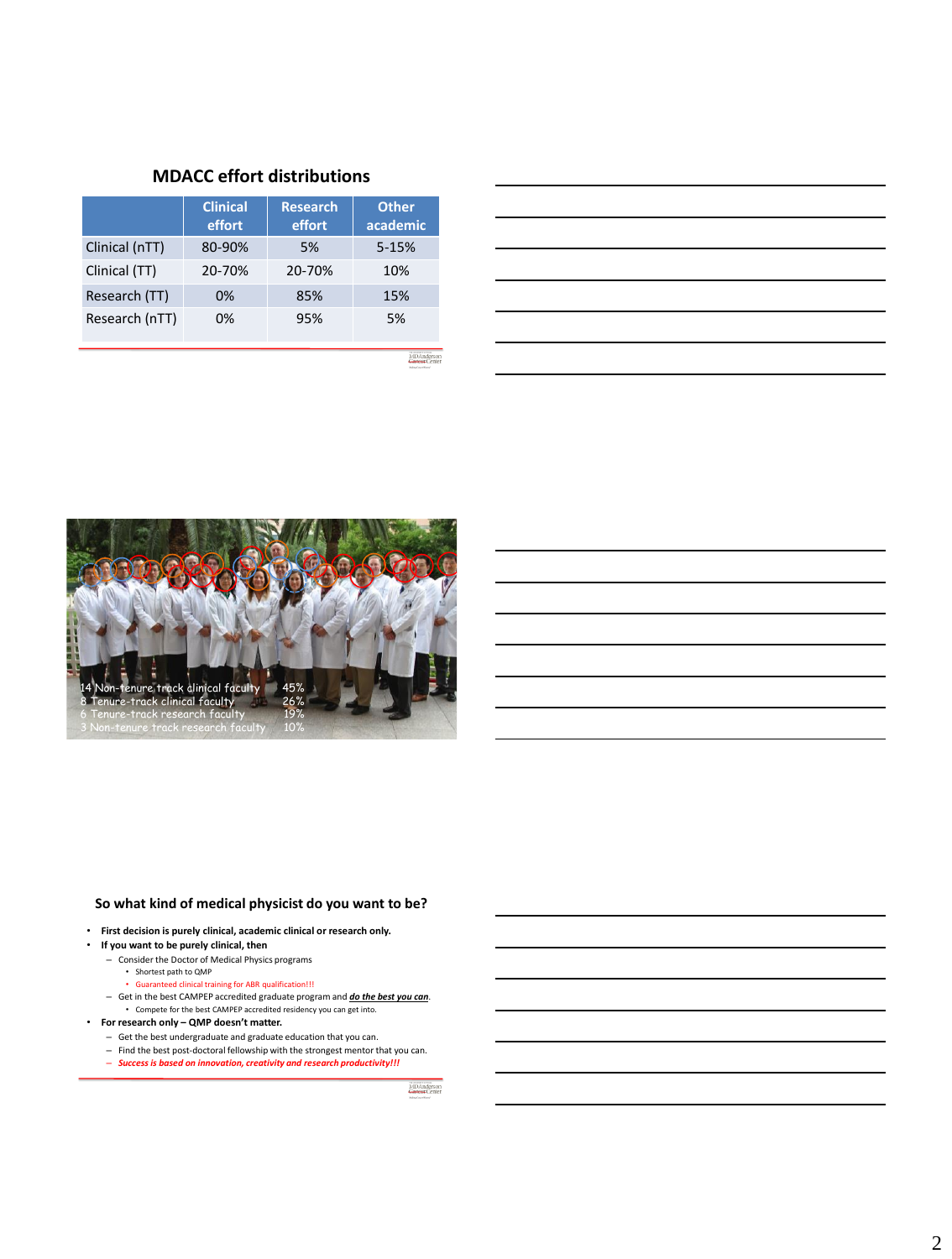# **So what kind of medical physicist do you want to be?**

- **If you want to be academic clinical (QMP status required), then**
	- Get the best undergraduate education you can, making sure to meet the requisites for ABR certification.
	- Get in the best CAMPEP accredited graduate program and *do the best you can*.
	- Get in the best CAMPEP accredited residency that you can.
- **If you want to be REALLY academic and do impactful research** – Get the best undergraduate education you can, making sure to meet the
	- requisites for ABR certification.
	- Get in the best CAMPEP accredited graduate program and *do the best you can*. – **Enter an extended hybrid residency/post-doctoral programs that allows you to** 
		- **continue your research through your clinical training period.**

MDAnderson

### **Besides physics, what do you need to know?**

- Medical physicists should be well-grounded in the fundamentals of physics as a core competency.
	- General physics, quantum mechanics, E&M, modern physics
- To converse with your biomedical science colleagues you should know some
	- Biochemistry
	- Molecular biology
	- Cancer biology
	- Immunology
	-
- Anatomy – Metabolism
- Medical terminology
	- Biostatistics
- Physiology
- 
- 

MDAnderson

#### **What should you look for in a graduate program?**

- **If you want to be a QMP, then CAMPEP accreditation is critical.** – If not, don't worry about CAMPEP accreditation.
- **Name recognition of the university is important, but…**
- **Find a program that has faculty doing research in areas that interest you.**
- **Do they have a culture that promotes excellence in graduate education?**
- **Make sure the program is well resourced**
	- Do they have the infrastructure to support graduate research?
	- Low student/faculty ratio
	- Physical resources
	- Funding for stipend, travel, supplies, etc.

MDAnderson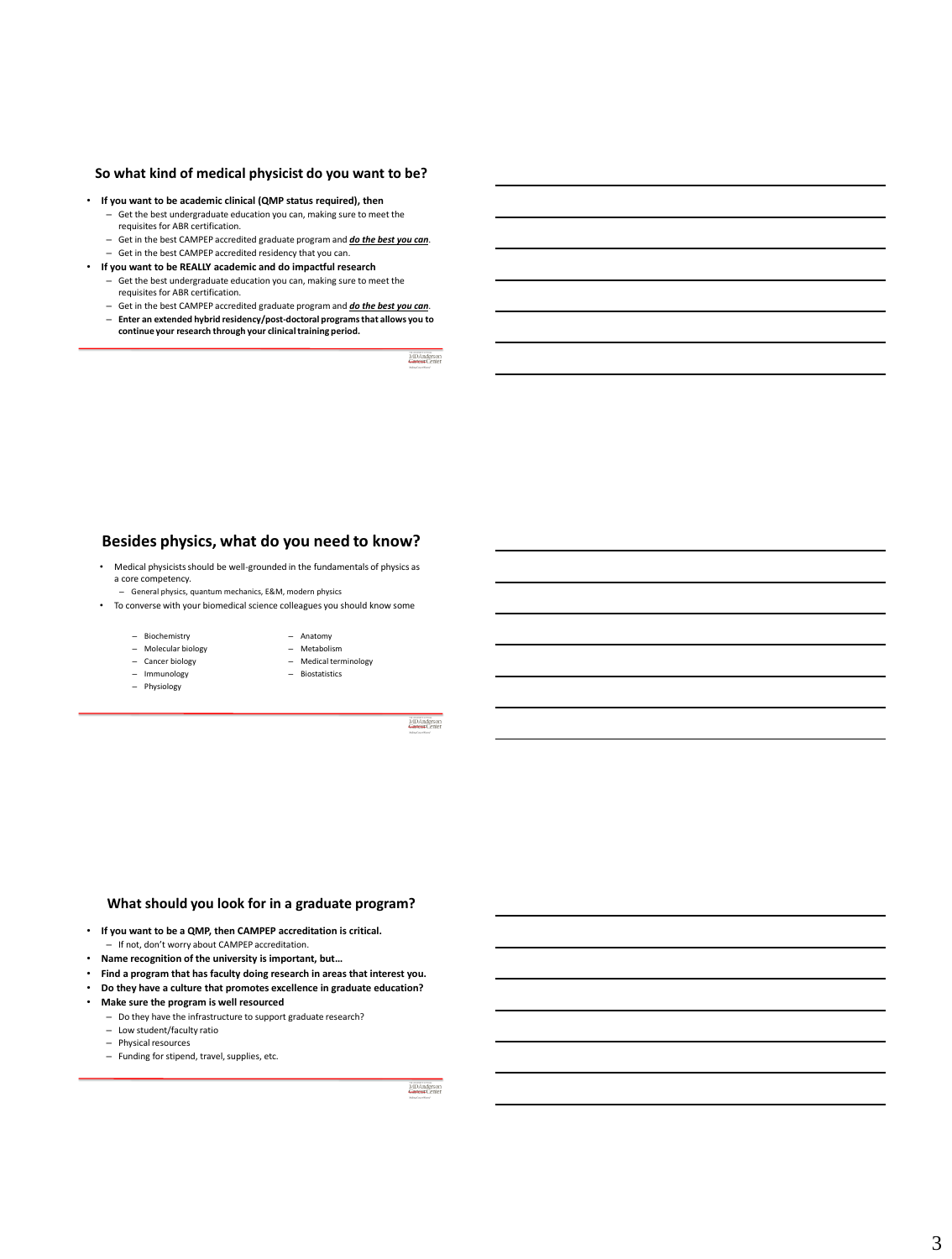# **Graduate program selection**

• **Visit the program and meet with faculty doing research in the areas that you are interested in.**

– Also meet with program director and department leadership.

- **If you know the area you want to do research, make sure it is a priority for the department/institution.**
- **Be VERY OBJECTIVE in assessing the strengths and weaknesses** – Appreciate the history and reputation of the program, but
	- Make sure it is a good fit for you!

MDAnderson

### **What are measures of a good graduate education?**

#### • **Publications!!!**

- Publishing your work during graduate school is critical.
- Validates your science and communication skills through objective peer review.
- Don't wait until the end to publish! Write as you go!
- **Grants**
	- Nationally competitive fellowships are highly appreciated!

#### • **References**

- Not just from your advisor, but other program faculty.
- Faculty from other institutions that have seen your work at meetings.

MDAnderson

# **Post-doctoral fellowship selection**

- **Visit the program.** 
	- Spend time with faculty you will be doing research under and their labs.
- Also meet with program director and department leadership.
- **Make sure your research is a priority for the department/institution.** • **Make sure you advisor has the resources for you to be successful.**
- 
- **Be VERY OBJECTIVE in assessing the strengths and weaknesses!** – Appreciate the history and reputation of the mentor, but
	- Make sure their lab is a good fit for you!

MD Anderson<br>Concer Center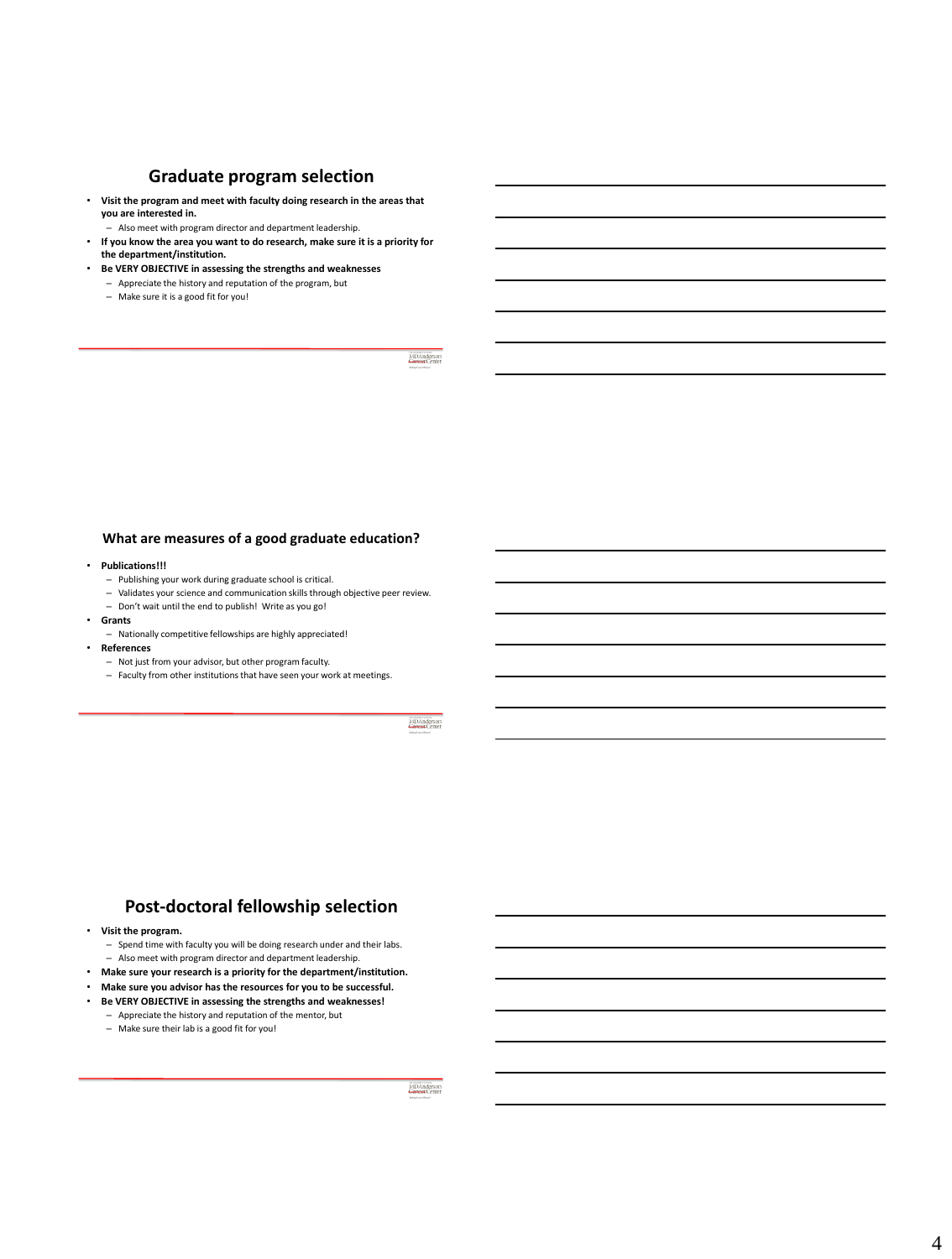### **What are measures of a post-doctoral fellowship?**

#### • **Publications!!!**

- Publishing your work during post-doctoral research is even more critical.
- Validates your science and communication skills through objective peer review. – Don't wait until the end to publish! Write as you go!
- **Grants**
	- Nationally competitive fellowships are highly appreciated!
	- **References**
		- Not just from your advisor, but other faculty at your institution.
	- Faculty from other institutions that have seen your work at meetings.

MDAnderso

### **Residency program selection**

• **Consider only CAMPEP accredited programs!**

#### • **Visit the program.**

- Meet with program director and department leadership.
- Spend time with as many of the faculty you will be training under as possible.
- Meet with current residents to assess their satisfaction with the training.
- **Make sure that residency training is a priority for the department.** • **Make sure the program has access to the resources necessary for your**
- **comprehensive clinical training.** – The instrumentation should be contemporary, or preferably state-of-the-art.
- **Make sure the program is financially stable – they can provide for your stipend, supplies for small research project, travel, etc.**

#### **What are measures of a residency?**

• **Breadth of training**

– Employers will want to know that you are competent on the full range of clinical activities in their practice and on all types of equipment.

- **References**
	- Not just from your advisor, but other program faculty.
	- Faculty from other institutions that have seen your work at meetings.

MDAnderson